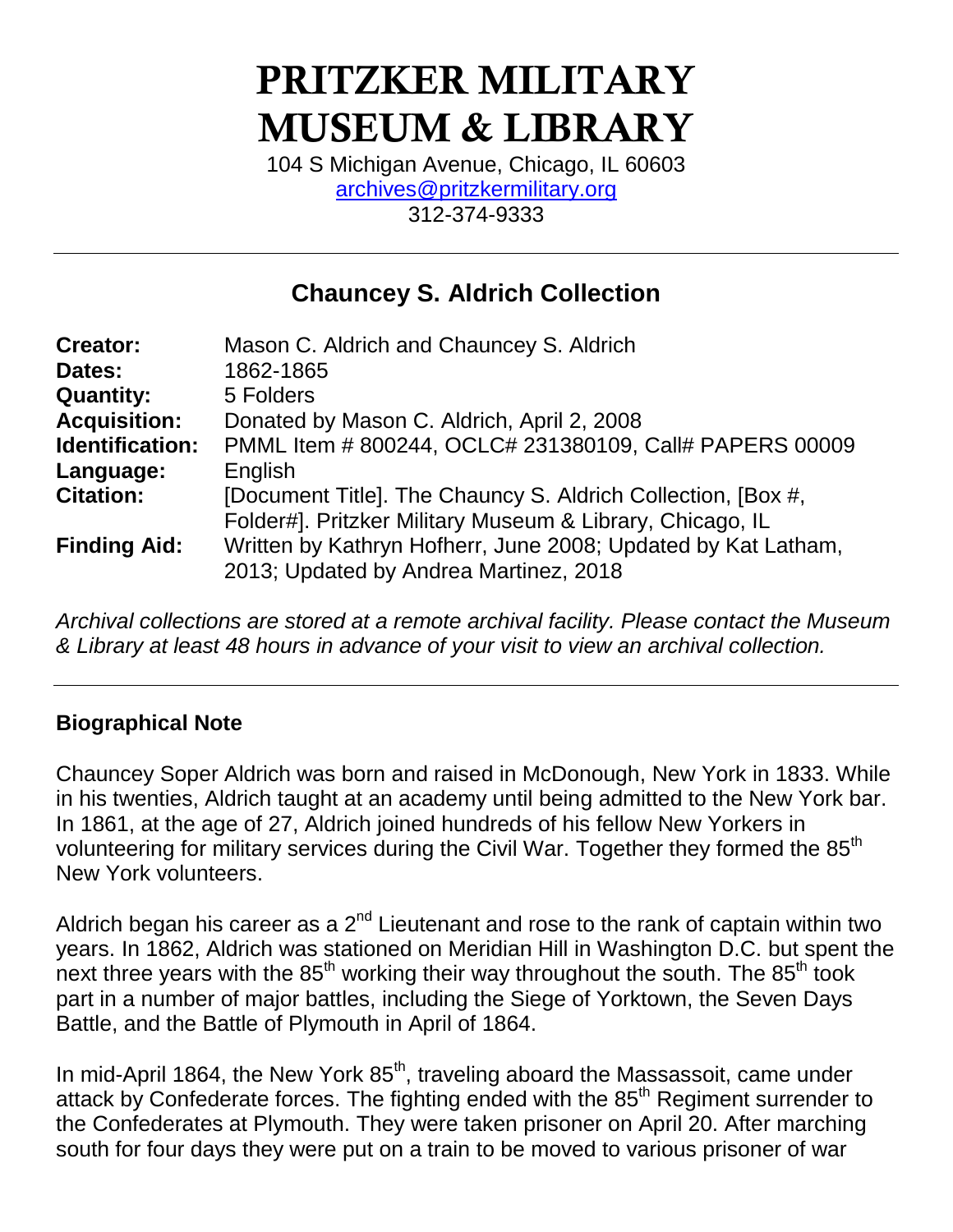camps throughout the south. They eventually found themselves at the camp in Columbia, South Carolina. Five months passed without any information on the war. On October 11, 1864, Aldrich and four fellow officers from the 85<sup>th</sup> escaped. It was a full day before the Confederates set the bloodhounds after them, but Aldrich and his officers had too much of a head start. For the next month, the officers made their way north. On November 18, 1864, Aldrich's birthday, they arrived safely in Rochester, New York.

Aldrich was honorably discharged from the military on December 16, 1864. He spent the next few years giving speeches in New York. He then moved throughout the country before eventually settling in Colorado where he died in 1909.

# **Scope and Content of the Collection**

The collection contains typed transcripts of Captain Aldrich's diary which documents his day to day activities including: letters written and received, services attended, drills, and military engagements. Included in the diary is Aldrich's account of his escape from a Confederate prison at the end of 1864. The remainder of the collection is comprised of an address in McDonough, New York, a newspaper clipping mentioning Aldrich, a questionnaire Captain Aldrich filled out pertaining to his experience as a prisoner of war, a note from one of Aldrich's descendents, Pat Aldrich, and a scanned image of Captain Aldrich. The bulk of the collection concerns Captain Aldrich's military service for the years 1862-1865.

#### **Arrangement**

The collection arrived with no discernable arrangement and was rearranged in a more efficient working order by PMML staff. The collection consists of three series and is contained within five archival folders.

### **Rights**

Copyrights held by Mason C. Aldrich were transferred to the Pritzker Military Museum & Library. All other rights are held by the author or publisher. Users assume responsibility for following copyright laws as established by US Code Title 17.

#### **Related Collections**

Richard L. Howard Collection